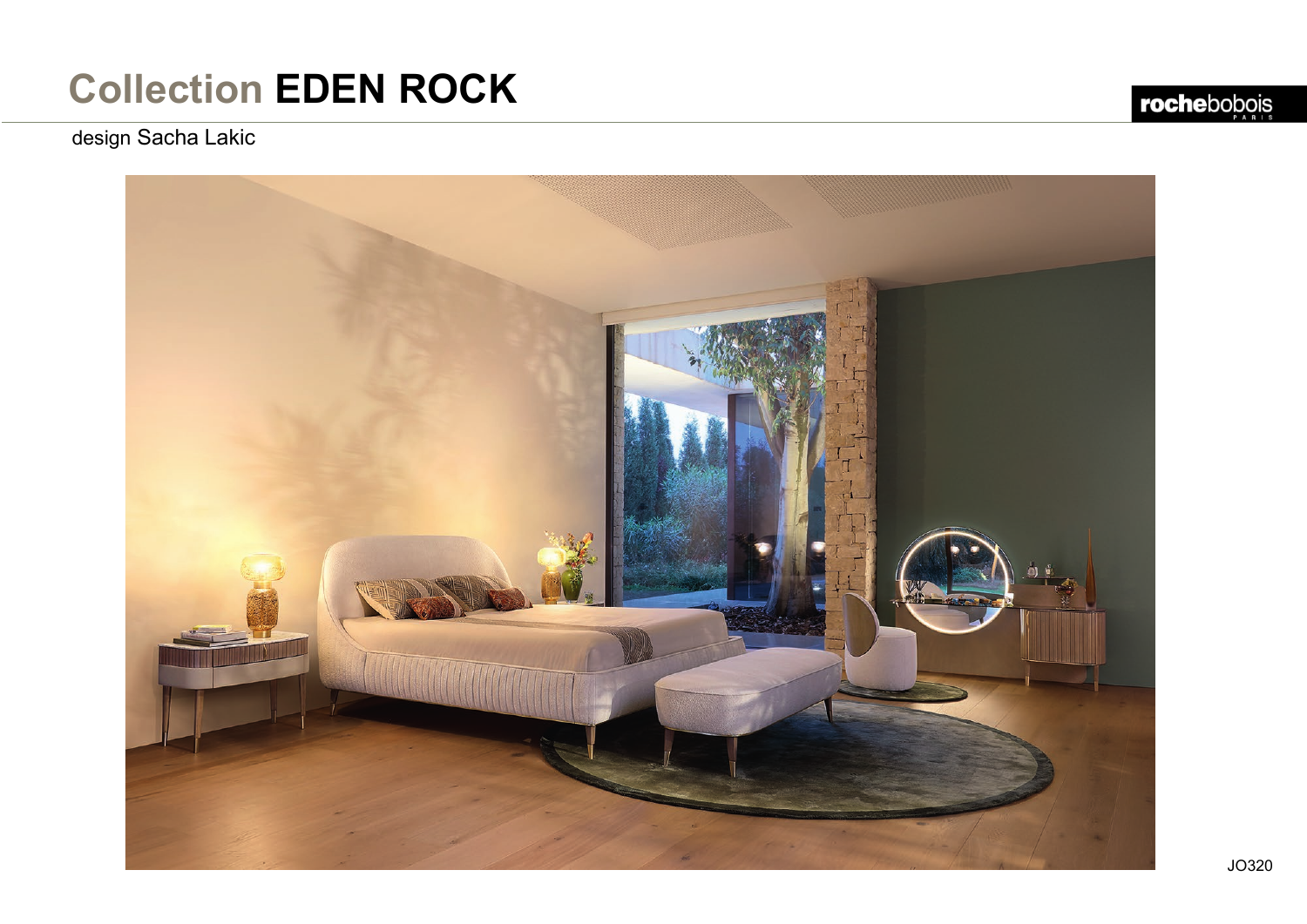### design Sacha Lakic



**Coiffeuse – Dressing Table – Tocador**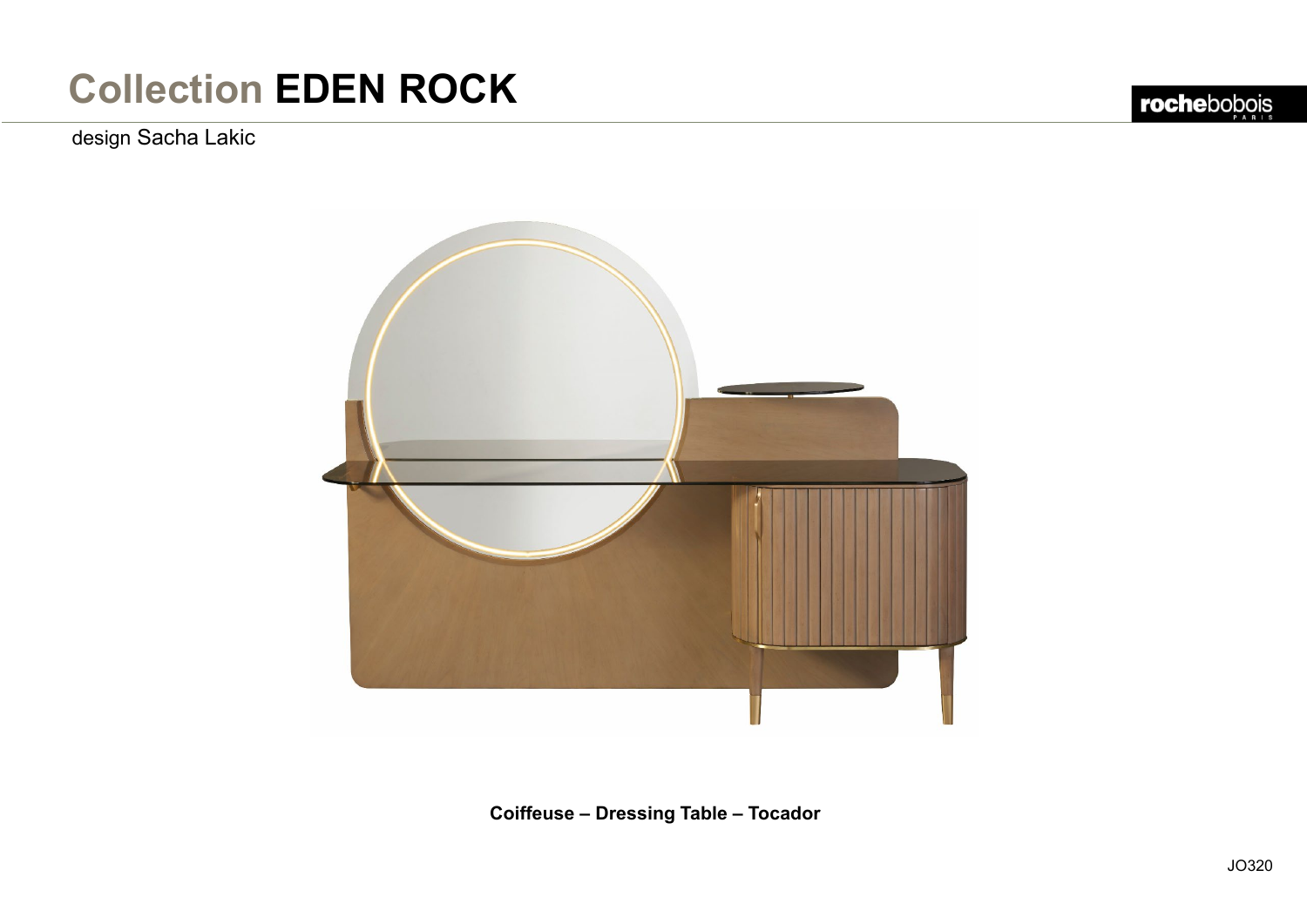### design Sacha Lakic







### **P.ER.TC01 - Coiffeuse 1 Porte, avec éclairage –** L170 H137 P45 cm

1 Porte, 1 étagère intérieur bois amovible (taquets), LED sur le miroir, plateau et étagère suspendu en verre bronze trempé. Structure médium plaqué merisier, pieds merisier massif, applications et pieds sabots laiton brossé.

### **P.ER.TC01 - Dressing Table 1 Door, with lighting –** L66,9" H39,1" P17,7"

1 Door, 1 removable inside shelf in wood (on pegs), LED on the mirror, top and shelf in bronze tempered glass. Structure in MDF with cherry wood veneer, legs in solid cherry wood, applications and leg bases in brushed brass.

### **P.ER.TC01 – Tocado 1 Puerta, con iluminación**

1 Puerta, 1 estante interior de madera amovible (tacos), LED en el espejo, sobre y estante suspendido en cristal bronce templado. Estructura en médium chapado de cerezo silvestre, patas de cerezo macizo, aplicaciones y embellecedores de las patas de latón cepillado.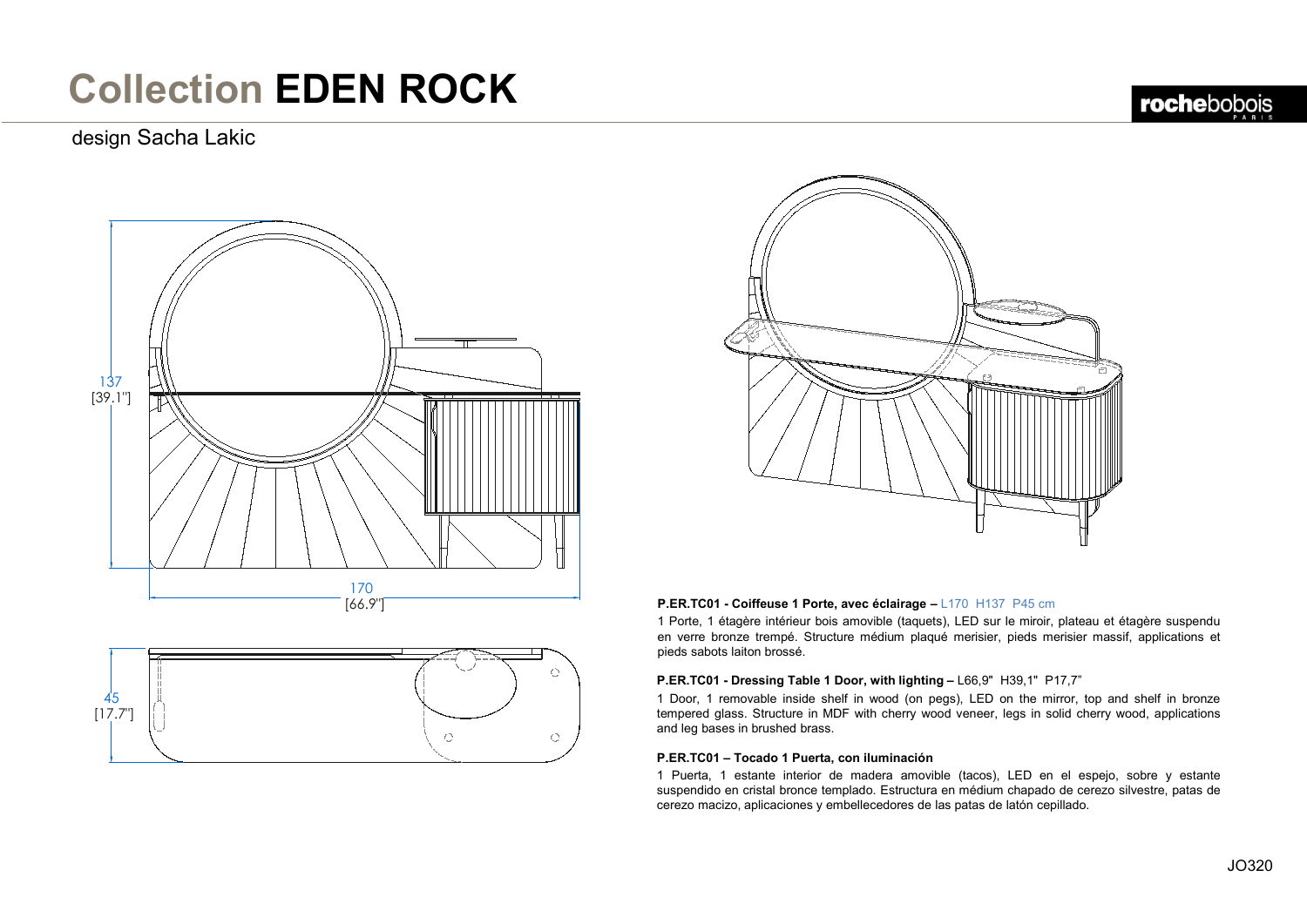design Sacha Lakic



**Commode, 6 Tiroirs – Chest, 6 Drawers – Cómoda, 6 Cajones**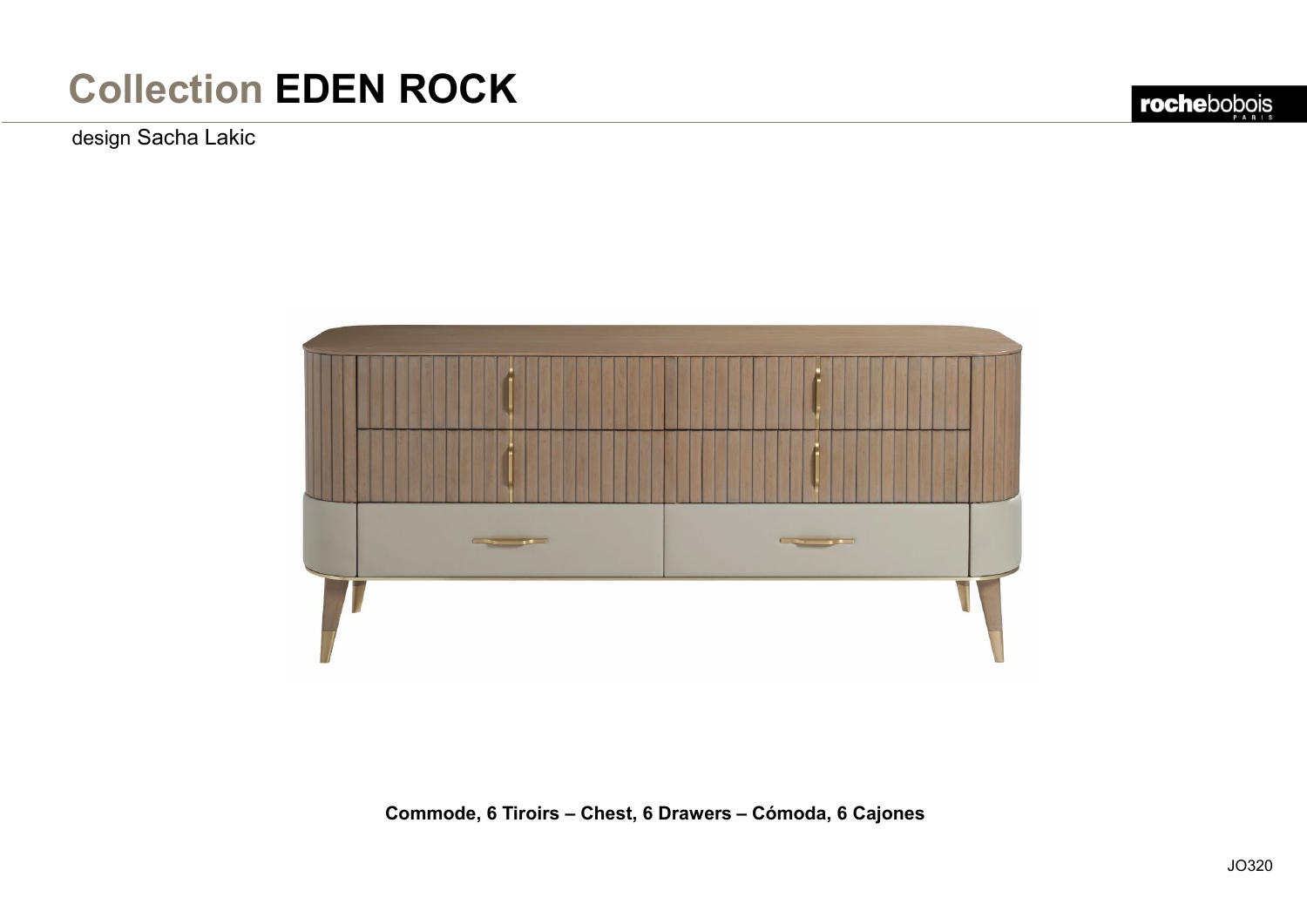### design Sacha Lakic



#### **P.ER.CD01 – Commode Double 6 Tiroirs –** L176,7 H76,8 P57,7 cm

Dessus bois, 4 tiroirs en merisier, 2 tiroirs en Ecopelle avec coulisses métalliques. Structure merisier massif teinté. Applications et pieds sabots laiton brossé.

#### **P.ER.CD01 – Double Chest 6 Drawers –** L69,5" H30,2" P22,7"

Top in wood, 4 drawers in cherry wood, 2 drawers in Ecopelle with metallic rails. Structure in solid cherry wood with stained finish. Detailing and leg bases in brushed brass.

### **P.ER.CD01 – Cómoda Doble 6 Cajones**

Sobre de madera, 4 cajones de cerezo, 2 cajones Ecopiel con correderas metálicas. Estructura de cerezo macizo tintado. Aplicaciones y embellecedores de las patas en latón cepillado.



### **P.ER.CD01S – Commode Double 6 Tiroirs –** L176,7 H76,8 P57,7 cm

Dessus soleil, 4 tiroirs en merisier, 2 tiroirs en Ecopelle avec coulisses métalliques. Structure merisier massif teinté. Applications et pieds sabots laiton brossé.

#### **P.ER.CD01S – Double Chest 6 Drawers –** L69,5" H30,2" P22,7"

Top soleil, 4 drawers in cherry wood, 2 drawers in Ecopelle with metallic rails. Structure in solid cherry wood with stained finish. Detailing and leg bases in brushed brass.

#### **P.ER.CD01S – Cómoda Doble 6 Cajones**

Sobre soleil, 4 cajones de cerezo, 2 cajones Ecopiel con correderas metálicas. Estructura de cerezo macizo tintado. Aplicaciones y embellecedores de las patas en latón cepillado.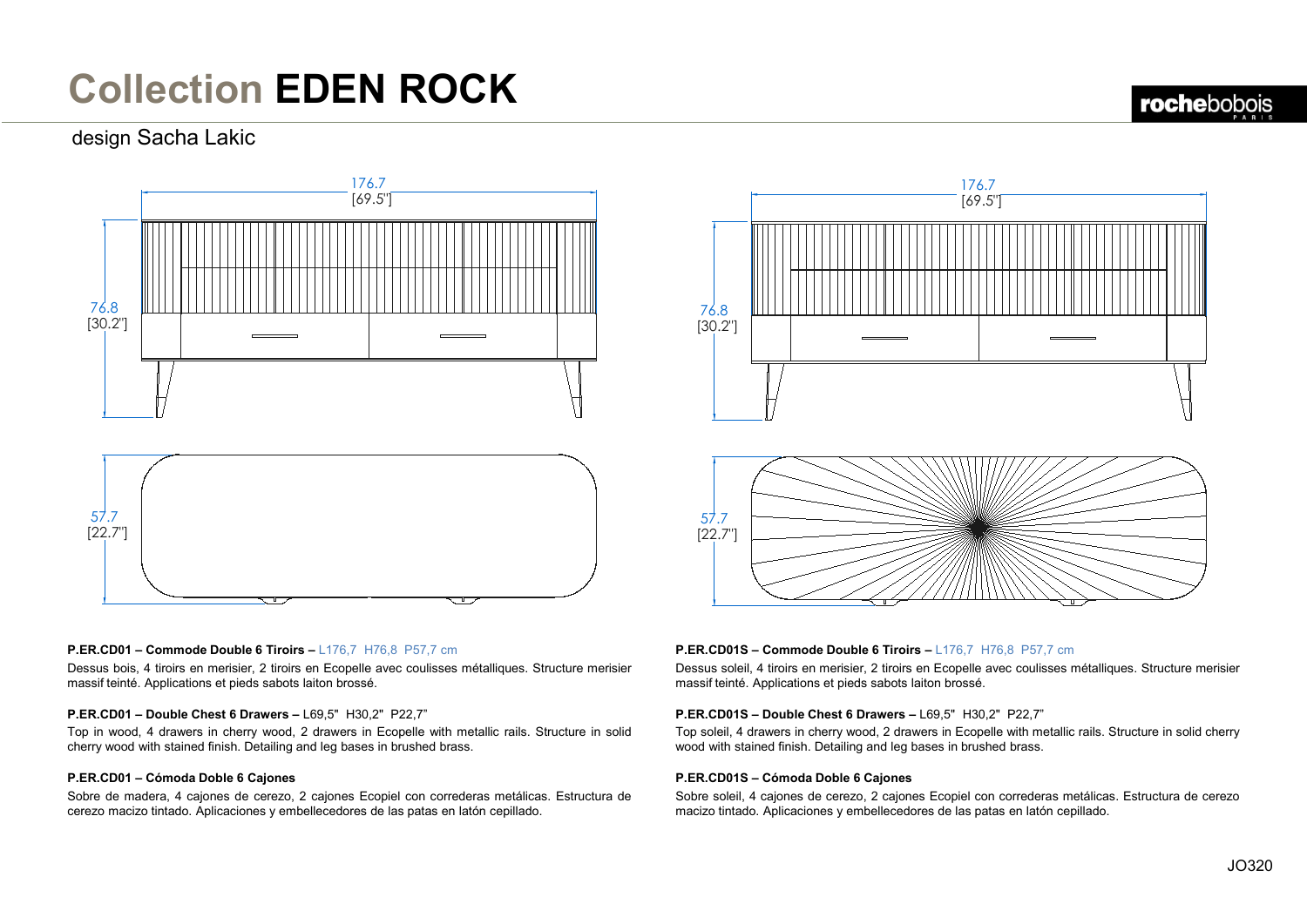### design Sacha Lakic



### **P.ER.CD01C – Commode Double 6 Tiroirs –** L176,7 H77 P57,7 cm

Dessus marbre Carrare, 4 tiroirs en merisier, 2 tiroirs en Ecopelle avec coulisses métalliques. Structure merisier massif teinté. Applications et pieds sabots laiton brossé.

### **P.ER.CD01C – Double Chest 6 Drawers –** L69,5" H30,3" P22,7"

Top in carrare marble, 4 drawers in cherry wood, 2 drawers in Ecopelle with metallic rails. Structure in solid cherry wood with stained finish. Detailing and leg bases in brushed brass.

### **P.ER.CD01C – Cómoda Doble 6 Cajones**

Sobre de mármol Carrara, 4 cajones de cerezo, 2 cajones Ecopiel con correderas metálicas. Estructura de cerezo macizo tintado. Aplicaciones y embellecedores de las patas en latón cepillado.

# 176.7 [69.5"] 76.6 [30.1"] 57.7 [22.7"]

### **P.ER.CD01K – Commode Double 6 Tiroirs –** L176,7 H76,6 P57,7 cm

Dessus céramique carrare, 4 tiroirs en merisier, 2 tiroirs en Ecopelle avec coulisses métalliques. Structure merisier massif teinté. Applications et pieds sabots laiton brossé.

#### **P.ER.CD01K – Double Chest 6 Drawers –** L69,5" H30,1" P22,7"

Top in carrare ceramic, 4 drawers in cherry wood, 2 drawers in Ecopelle with metallic rails. Structure in solid cherry wood with stained finish. Detailing and leg bases in brushed brass.

### **P.ER.CD01K – Cómoda Doble 6 Cajones**

Sobre de cerámica Carrara, 4 cajones de cerezo, 2 cajones Ecopiel con correderas metálicas. Estructura de cerezo macizo tintado. Aplicaciones y embellecedores de las patas en latón cepillado.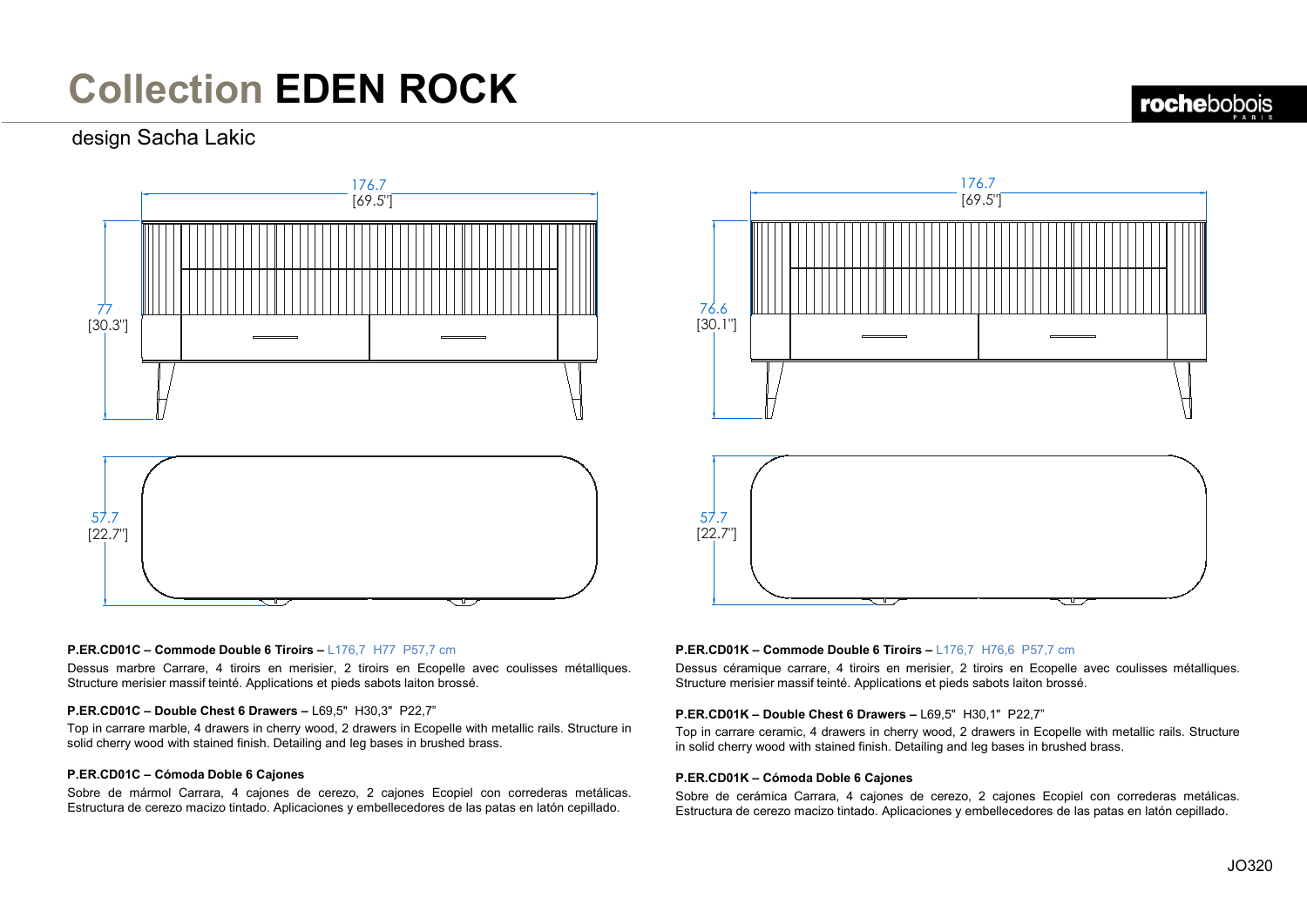### design Sacha Lakic





# $57.7$ [22.7"]

### **P.ER.CD02 – Commode 3 Tiroirs –** L128,5 H76,8 P57,7 cm

Dessus bois, 2 tiroirs en merisier, 1 tiroirs en Ecopelle avec coulisses métalliques. Structure merisier massif teinté. Applications et pieds sabots laiton brossé.

### **P.ER.CD02 – Chest 3 Drawers –** L50,6" H30,2" P22,7"

Top in wood, 2 drawers in cherry wood, 1 drawer in Ecopelle with metallic rails. Structure in solid cherry wood, stained finish. Detailing and leg bases in brushes brass.

### **P.ER.CD02 – Cómoda 3 Cajones**

Sobre de madera, 2 cajones de cerezo silvestre, 1 cajón en Ecopiel con correderas de metal. Estructura de cerezo silvestre macizo tintado. Aplicaciones y embellecedores de las patas en latón cepillado.

### **P.ER.CD02S – Commode 3 Tiroirs –** L128,5 H76,8 P57,7 cm

Dessus soleil, 2 tiroirs en merisier, 1 tiroirs en Ecopelle avec coulisses métalliques. Structure merisier massif teinté. Applications et pieds sabots laiton brossé.

### **P.ER.CD02S – Chest 3 Drawers, –** L50,6" H30,2" P22,7"

Top soleil, 2 drawers in cherry wood, 1 drawer in Ecopelle with metallic rails. Structure in solid cherry wood, stained finish. Detailing and leg bases in brushes brass.

#### **P.ER.CD02S – Cómoda 3 Cajones**

Sobre soleil, 2 cajones de cerezo silvestre, 1 cajón en Ecopiel con correderas de metal. Estructura de cerezo silvestre macizo tintado. Aplicaciones y embellecedores de las patas en latón cepillado.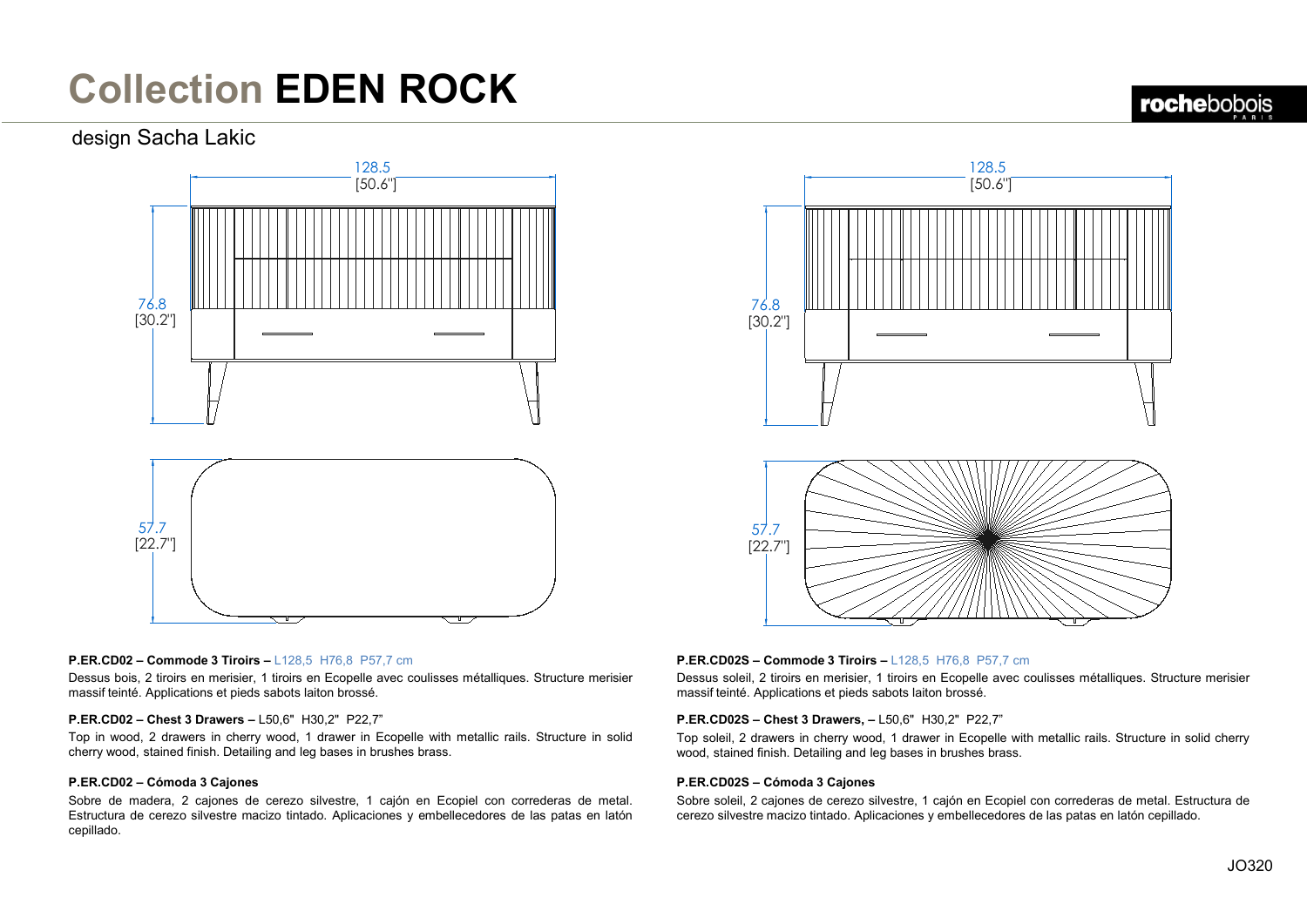### design Sacha Lakic





#### **P.ER.CD02C – Commode 3 Tiroirs –** L128,5 H77 P57,7 cm

Dessus marbre Carrare, 2 tiroirs en merisier, 1 tiroirs en Ecopelle avec coulisses métalliques. Structure merisier massif teinté. Applications et pieds sabots laiton brossé.

#### **P.ER.CD02C – Chest 3 Drawers –** L50,6" H30,3" P22,7"

Top in Carrare marble, 2 drawers in cherry wood, 1 drawer in Ecopelle with metallic rails. Structure in solid cherry wood, stained finish. Detailing and leg bases in brushes brass.

### **P.ER.CD02C – Cómoda 3 Cajones**

Sobre de mármol Carrara, 2 cajones de cerezo silvestre, 1 cajón en Ecopiel con correderas de metal. Estructura de cerezo silvestre macizo tintado. Aplicaciones y embellecedores de las patas en latón cepillado.

#### **P.ER.CD02K – Commode 3 Tiroirs –** L128,5 H76,6 P57,7 cm

Dessus céramique carrare, 2 tiroirs en merisier, 1 tiroirs en Ecopelle avec coulisses métalliques. Structure merisier massif teinté. Applications et pieds sabots laiton brossé.

### **P.ER.CD02K – Chest 3 Drawers –** L50,6" H30,1" P22,7"

Top in Carrare ceramic. 2 drawers in cherry wood, 1 drawer in Ecopelle with metallic rails. Structure in solid cherry wood, stained finish. Detailing and leg bases in brushes brass.

### **P.ER.CD02K – Cómoda 3 Cajones**

Sobre de cerámica Carrara, 2 cajones de cerezo silvestre, 1 cajón en Ecopiel con correderas de metal. Estructura de cerezo silvestre macizo tintado. Aplicaciones y embellecedores de las patas en latón cepillado.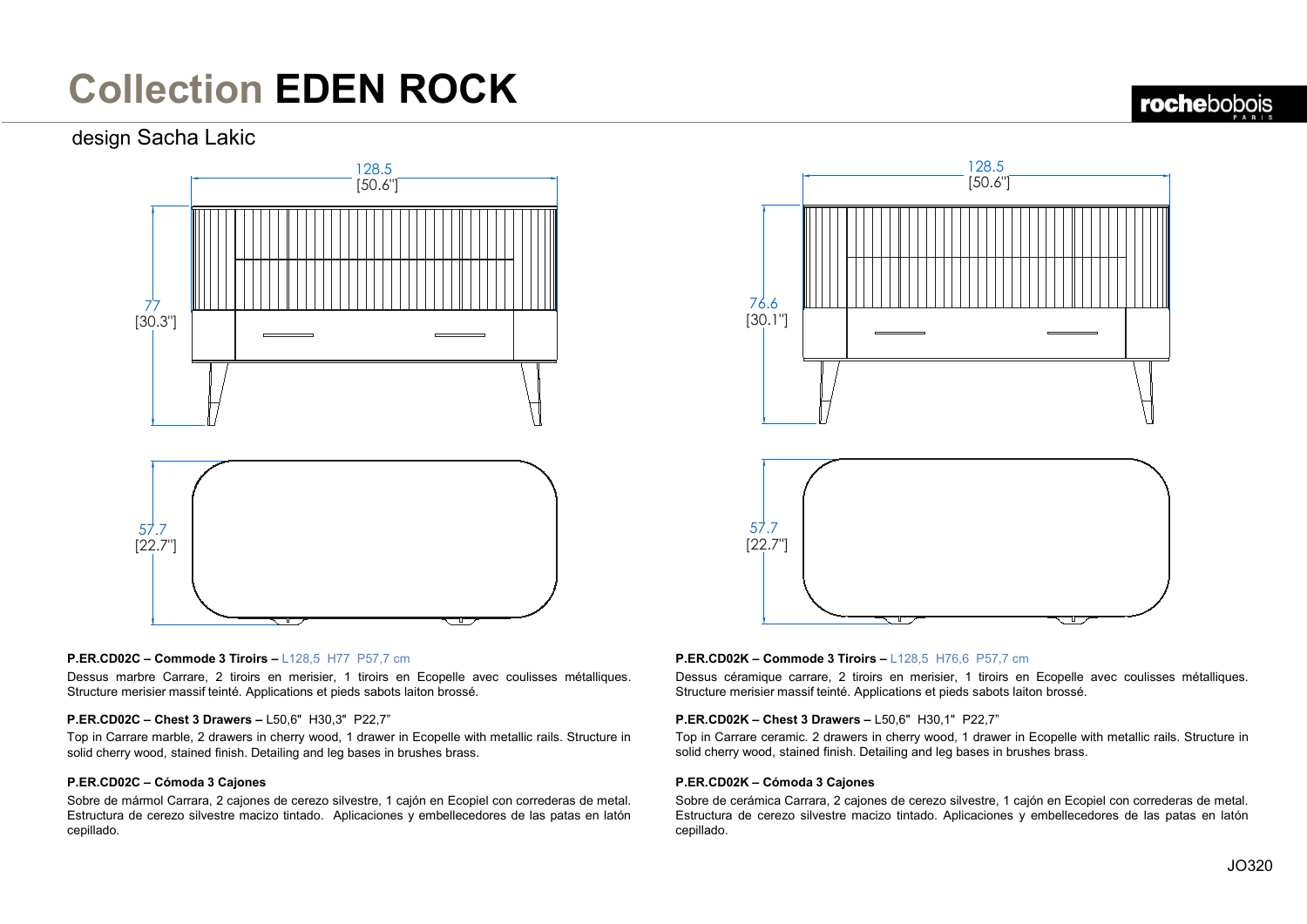design Sacha Lakic



**Chevet, 2 Tiroirs EU – Bedside Table, 2 Drawers EU – Mesita de Noche, 2 Cajones EU**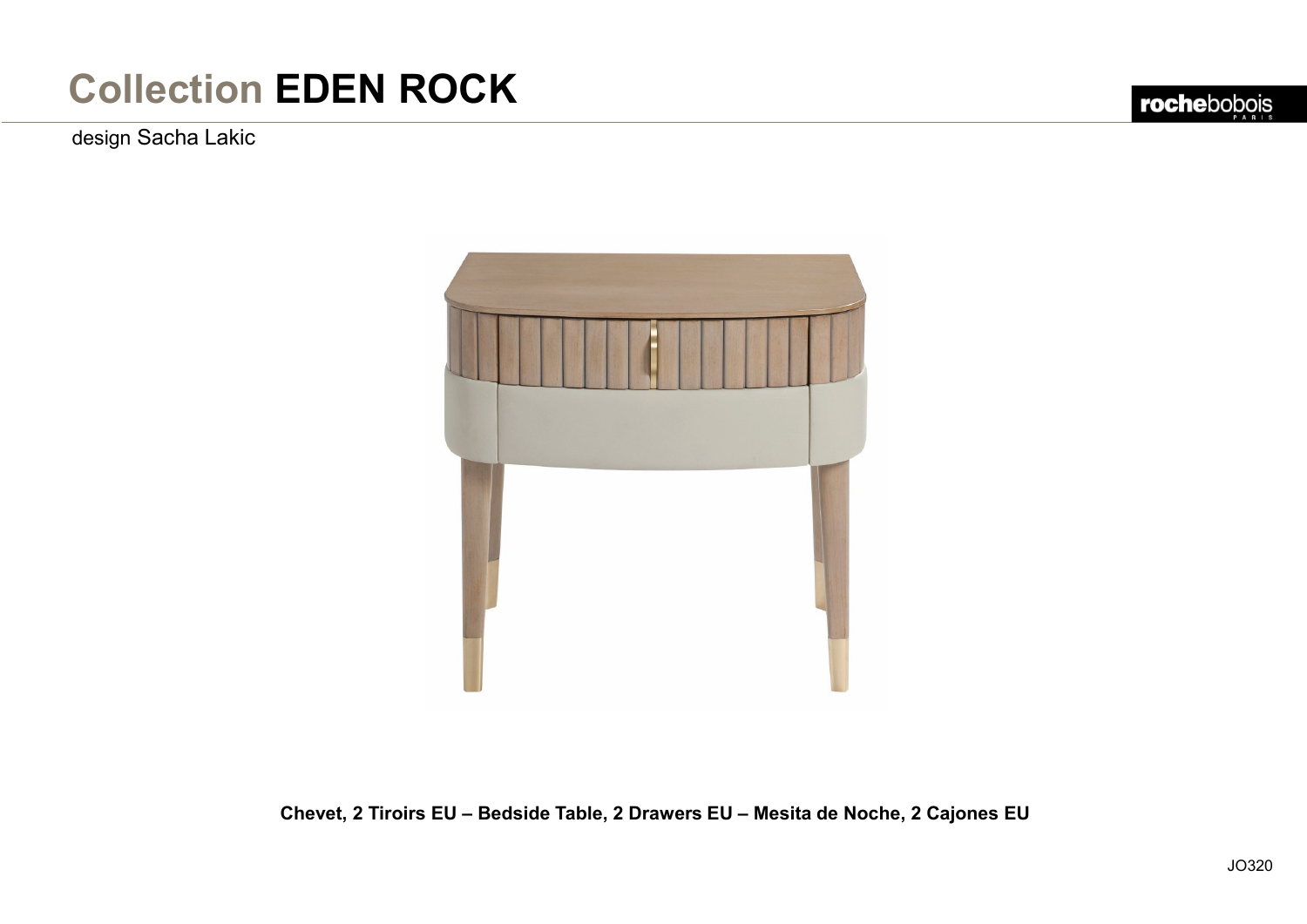### design Sacha Lakic





#### **P.ER.CH01 – Chevet 2 Tiroirs EU –** L60,9 H56,9 P39,8 cm

Dessus bois, 1 tiroir en merisier, 1 tiroir en Ecopelle avec coulisses métalliques. Structure merisier massif teinté. Applications et pieds sabots laiton brossé.

#### **P.ER.CH01 – Bedside Table 2 Drawers EU –** L24" H22,4" P15,7"

Top in wood, 1 drawer in cherry wood, 1 drawer in Ecopelle with metallic rails. Structure in solid cherry wood, stained finish. Detailing and leg bases in brushed brass.

### **P.ER.CH01 – Mesita de Noche 2 Cajones EU**

Sobre de madera, 1 cajón de cerezo, 1 cajón en Ecopiel con correderas metálicas. Estructura de cerezo macizo tintado. Aplicaciones y embellecedores de las patas en latón cepillado.

#### **P.ER.CH01S – Chevet 2 Tiroirs EU –** L60,9 H56,9 P39,8 cm

Dessus Soleil, 1 tiroir en merisier, 1 tiroir en Ecopelle avec coulisses métalliques. Structure merisier massif teinté. Applications et pieds sabots laiton brossé.

#### **P.ER.CH01S – Bedside Table 2 Drawers EU –** L24" H22,4" P15,7"

Top Soleil, 1 drawer in cherry wood, 1 drawer in Ecopelle with metallic rails. Structure in solid cherry wood, stained finish. Detailing and leg bases in brushed brass.

#### **P.ER.CH01S – Mesita de Noche 2 Cajones EU**

Sobre Soleil, 1 cajón de cerezo, 1 cajón en Ecopiel con correderas metálicas. Estructura de cerezo macizo tintado. Aplicaciones y embellecedores de las patas en latón cepillado.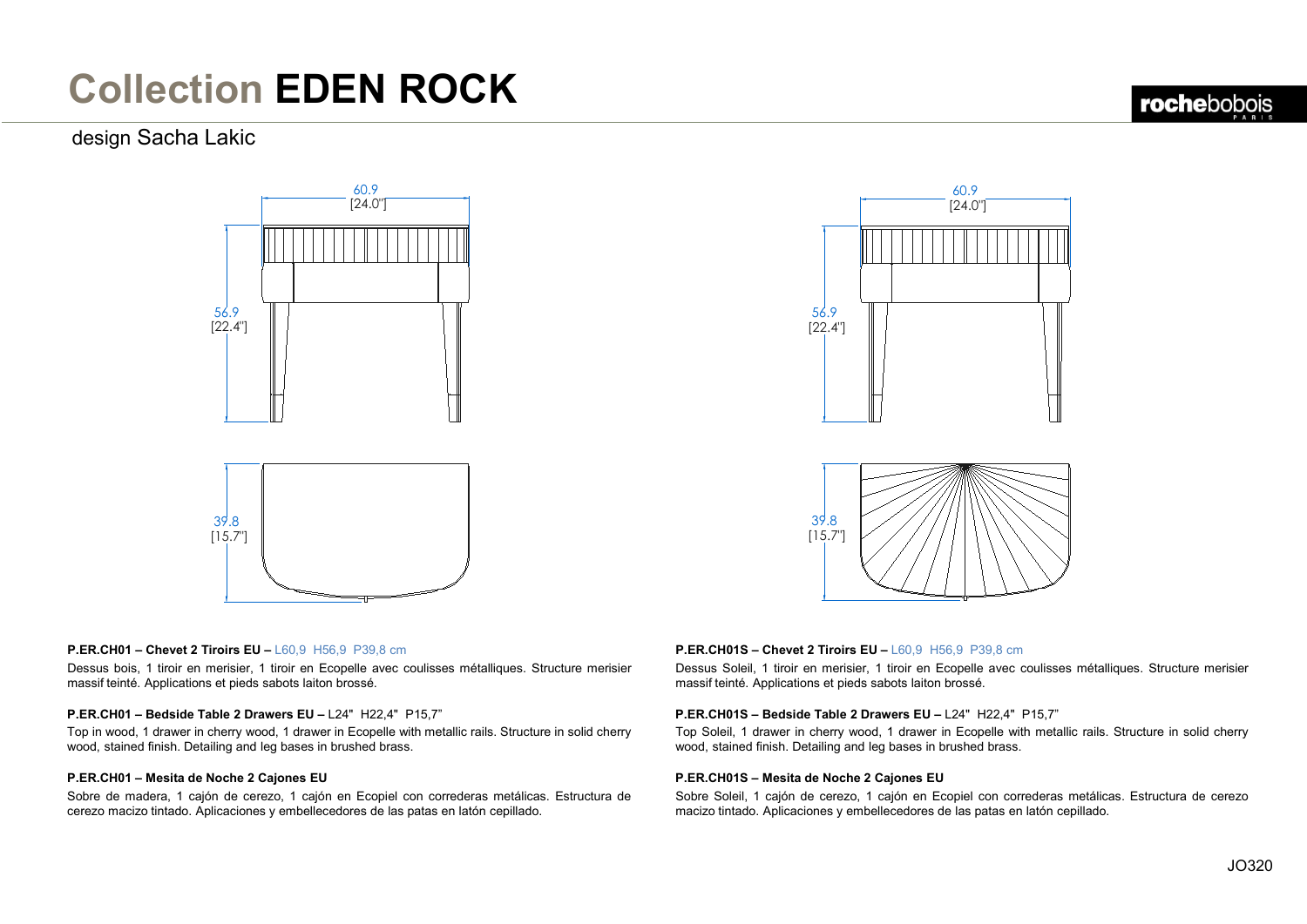### design Sacha Lakic





#### **P.ER.CH01C – Chevet 2 Tiroirs EU –** L60,9 H57 P39,8 cm

Dessus marbre Carrare, 1 tiroir en merisier, 1 tiroir en Ecopelle avec coulisses métalliques. Structure merisier massif teinté. Applications et pieds sabots laiton brossé.

### **P.ER.CH01C – Bedside Table 2 Drawers EU –** L24" H22,4" P15,7"

Top in Carrare marble, 1 drawer in cherry wood, 1 drawer in Ecopelle with metallic rails. Structure in solid cherry wood, stained finish. Detailing and leg bases in brushed brass.

### **P.ER.CH01C – Mesita de Noche 2 Cajones EU**

Sobre de mármol Carrara, 1 cajón de cerezo, 1 cajón en Ecopiel con correderas metálicas. Estructura de cerezo macizo tintado. Aplicaciones y embellecedores de las patas en latón cepillado.

### **P.ER.CH01K – Chevet 2 Tiroirs EU –** L60,9 H56,6 P39,8 cm

Dessus céramique Carrare, 1 tiroir en merisier, 1 tiroir en Ecopelle avec coulisses métalliques. Structure merisier massif teinté. Applications et pieds sabots laiton brossé.

#### **P.ER.CH01K – Bedside Table 2 Drawers EU –** L24" H22,3" P15,7"

Top in Carrare ceramic, 1 drawer in cherry wood, 1 drawer in Ecopelle with metallic rails. Structure in solid cherry wood, stained finish. Detailing and leg bases in brushed brass.

#### **P.ER.CH01K – Mesita de Noche 2 Cajones EU**

Sobre de cerámica Carrara, 1 cajón de cerezo, 1 cajón en Ecopiel con correderas metálicas. Estructura de cerezo macizo tintado. Aplicaciones y embellecedores de las patas en latón cepillado.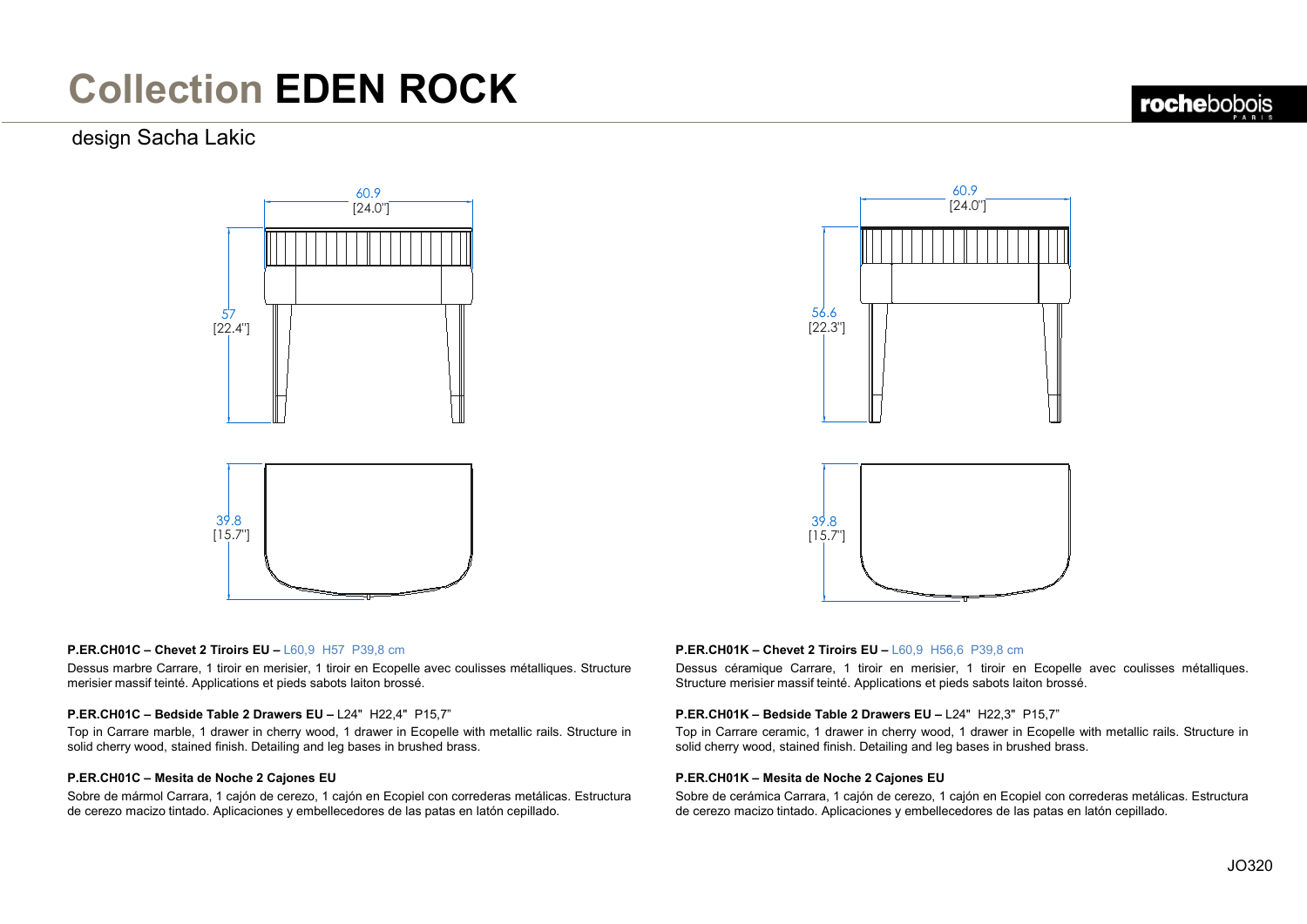design Sacha Lakic

rochebobois



**Chevet, 2 Tiroirs US – Bedside Table, 2 Drawers US – Mesita de Noche, 2 Cajones US**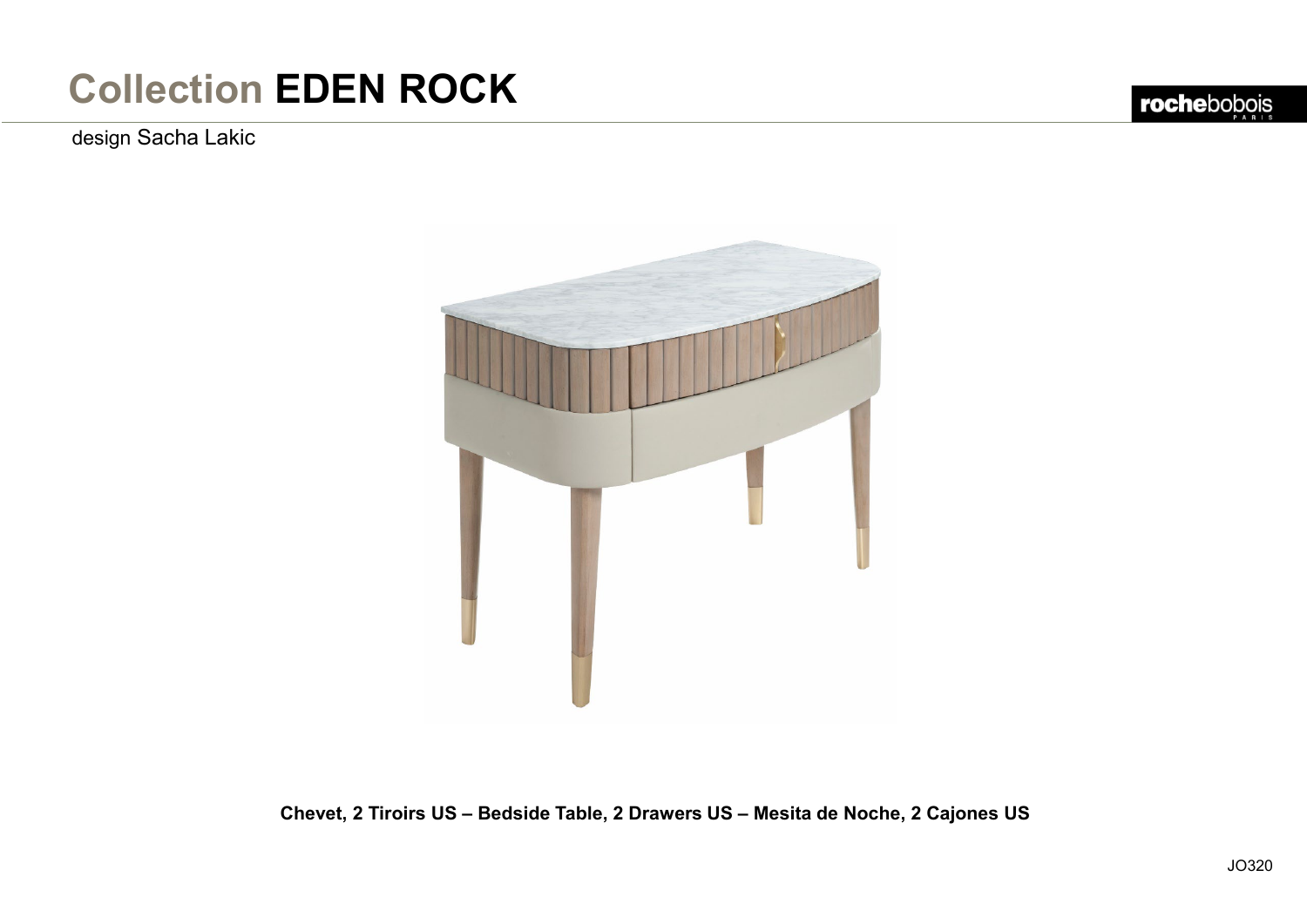### design Sacha Lakic





### **P.ER.CH02 – Chevet 2 Tiroirs US –** L79,1 H56,9 P39,8 cm

Dessus bois, 1 tiroir en merisier, 1 tiroir en Ecopelle avec coulisses métalliques. Structure merisier massif teinté. Applications et pieds sabots laiton brossé.

#### **P.ER.CH02 – Bedside Table 2 Drawers US –** L31,1" H22,4" P15,7"

Top in wood, 1 drawer in cherry wood, 1 drawer in Ecopelle with metallic rails. Structure in solid cherry wood, stained finish. Detailing and leg bases in brushed brass.

### **P.ER.CH02 – Mesita de Noche 2 Cajones US**

Sobre de madera, 1 cajón de cerezo, 1 cajón en Ecopiel con correderas metálicas. Estructura de cerezo macizo tintado. Aplicaciones y embellecedores de las patas en latón cepillado.

### **P.ER.CH02S – Chevet 2 Tiroirs US –** L79,1 H56,9 P39,8 cm

Dessus Soleil, 1 tiroir en merisier, 1 tiroir en Ecopelle avec coulisses métalliques. Structure merisier massif teinté. Applications et pieds sabots laiton brossé.

### **P.ER.CH02S – Bedside Table 2 Drawers US –** L31,1" H22,4" P15,7"

Top Soleil, 1 drawer in cherry wood, 1 drawer in Ecopelle with metallic rails. Structure in solid cherry wood, stained finish. Detailing and leg bases in brushed brass.

### **P.ER.CH02S – Mesita de Noche 2 Cajones US**

Sobre Soleil, 1 cajón de cerezo, 1 cajón en Ecopiel con correderas metálicas. Estructura de cerezo macizo tintado. Aplicaciones y embellecedores de las patas en latón cepillado.